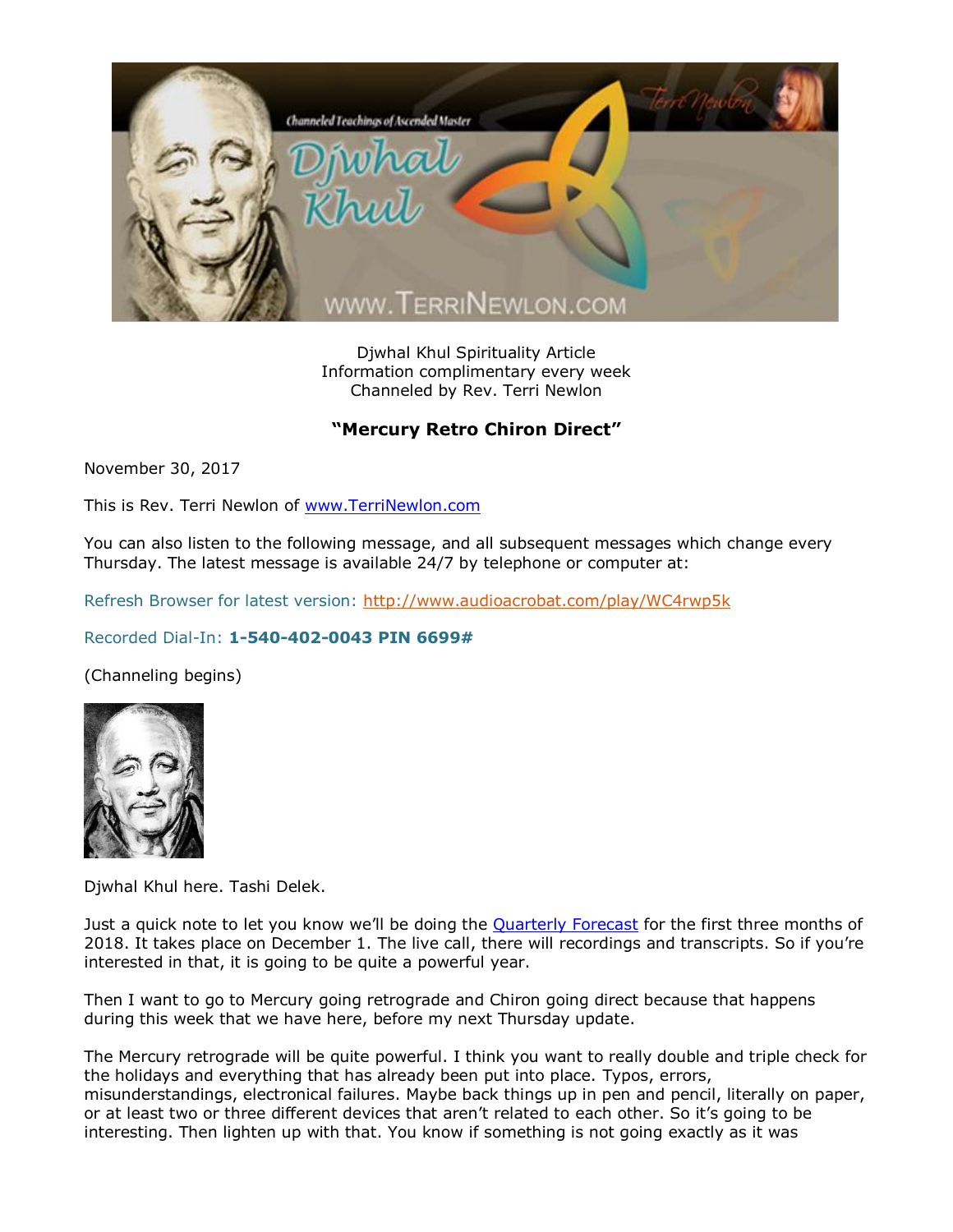planned, just say, oh giggle, push it aside, make a joke about it and keep going. Go with plan B, plan C, plan D.

Then our Chiron going direct. That one as I like to say in Psychic Pisces, that watery extra potent Pisces effect right now which is really stimulating a lot of intuition and Third Eye development and supernatural experiences. That will be on December 5, early hours of the morning. I think since it's been retrograde since July 1, it has had this kind of let's rake over it backwards, let's review it again, let's work with healing potential. And for those focused on lightwork and self-improvement, it has really been beneficial. For those who are not, it has mostly manifested as health troubles and some other concerns. So going direct I think is going to really help and our [VIPs](http://www.terrinewlon.com/telecourses.php#newoffer) will do a call that day titled "Chiron Engaged". We'll really work very, very deeply with it.

So as always, have fun with what is going on, especially when it is a cosmic thing that you really don't have any influence over and remember that it is a journey. It is not about things going the right way or the wrong way. It's just a journey.

Alright Dear Ones. Thank you and my love to you.

## *Djwhal Khul*

Channeled by Rev. Terri Newlon [www.TerriNewlon.com](http://www.terrinewlon.com/)

Follow Djwhal Khul on Twitter!<http://twitter.com/DKupdate>

Join Terri on Facebook<http://www.facebook.com/terri.newlon>

Join our e-newsletter<http://terrinewlon.com/>

Training for Modern Mystics Channeled Teachings for Everyday Spirituality Online Resource for Personal and Spiritual Growth [www.TerriNewlon.com](http://www.terrinewlon.com/)

(Spirituality Article, Transcribed by Micheline Ralet)

About Reverend Terri:

Terri Newlon is a world renowned spiritual teacher and conscious voice channel for Ascended Master Djwhal Khul. Djwhal Khul has worked through numerous channels, including Madam H.P. Blavatsky and Alice A. Bailey, and is well known to spiritual students. His work through Terri began in 1980 when she studied under Janet McClure and The Tibetan Foundation, Inc., and has resulted in an extensive online global support system of practical spiritual teachings.

She is also a gifted health Empath and has trained thousands of mediums and psychics. One of her specialties is instructing other natural sensitives how to turn on and off their abilities so they can live well-balanced lives, without neglecting their own physical, emotional, mental and spiritual requirements.

Terri is a workshop leader, holistic consultant, public speaker, radio and TV guest.

Disclaimer:

Rev. Terri Newlon does not guarantee the accuracy of her insights and is in no way responsible for the interpretation of this material. The recipient is 100% responsible for any action taken based on their interpretation of the insights presented in any channeled material. Channeled material presented through Rev. Terri is in no way meant to replace sound economical, political, medical, legal or any other advice and does not provide prophecy, or guaranteed accuracy on future predictions. The information is meant as a guideline only and to help Humanity better reflect upon